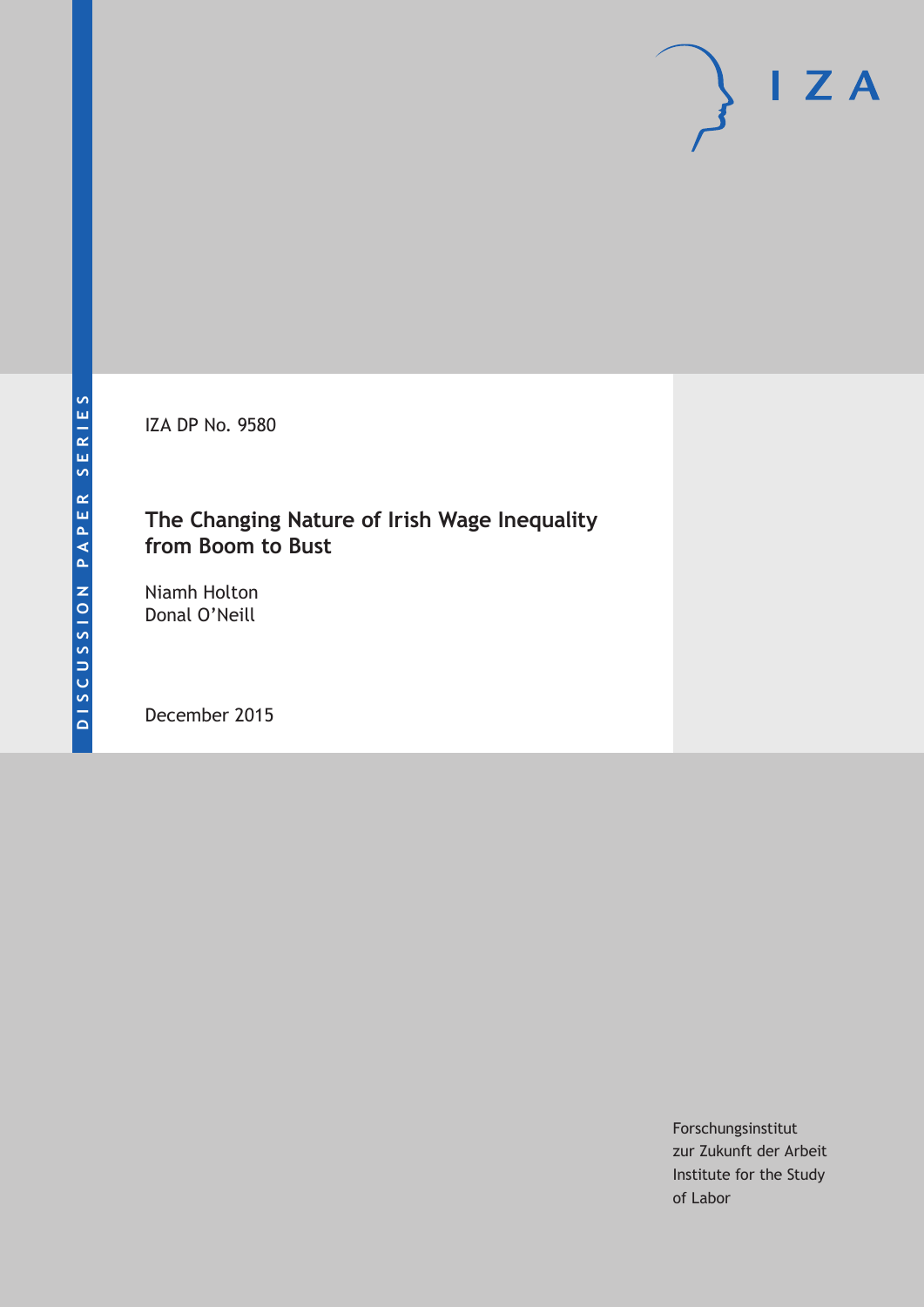# **The Changing Nature of Irish Wage Inequality from Boom to Bust**

### **Niamh Holton**

*Nevin Economic Research Institute* 

### **Donal O'Neill**

*Maynooth University and IZA* 

Discussion Paper No. 9580 December 2015

IZA

P.O. Box 7240 53072 Bonn **Germany** 

Phone: +49-228-3894-0 Fax: +49-228-3894-180 E-mail: iza@iza.org

Any opinions expressed here are those of the author(s) and not those of IZA. Research published in this series may include views on policy, but the institute itself takes no institutional policy positions. The IZA research network is committed to the IZA Guiding Principles of Research Integrity.

The Institute for the Study of Labor (IZA) in Bonn is a local and virtual international research center and a place of communication between science, politics and business. IZA is an independent nonprofit organization supported by Deutsche Post Foundation. The center is associated with the University of Bonn and offers a stimulating research environment through its international network, workshops and conferences, data service, project support, research visits and doctoral program. IZA engages in (i) original and internationally competitive research in all fields of labor economics, (ii) development of policy concepts, and (iii) dissemination of research results and concepts to the interested public.

IZA Discussion Papers often represent preliminary work and are circulated to encourage discussion. Citation of such a paper should account for its provisional character. A revised version may be available directly from the author.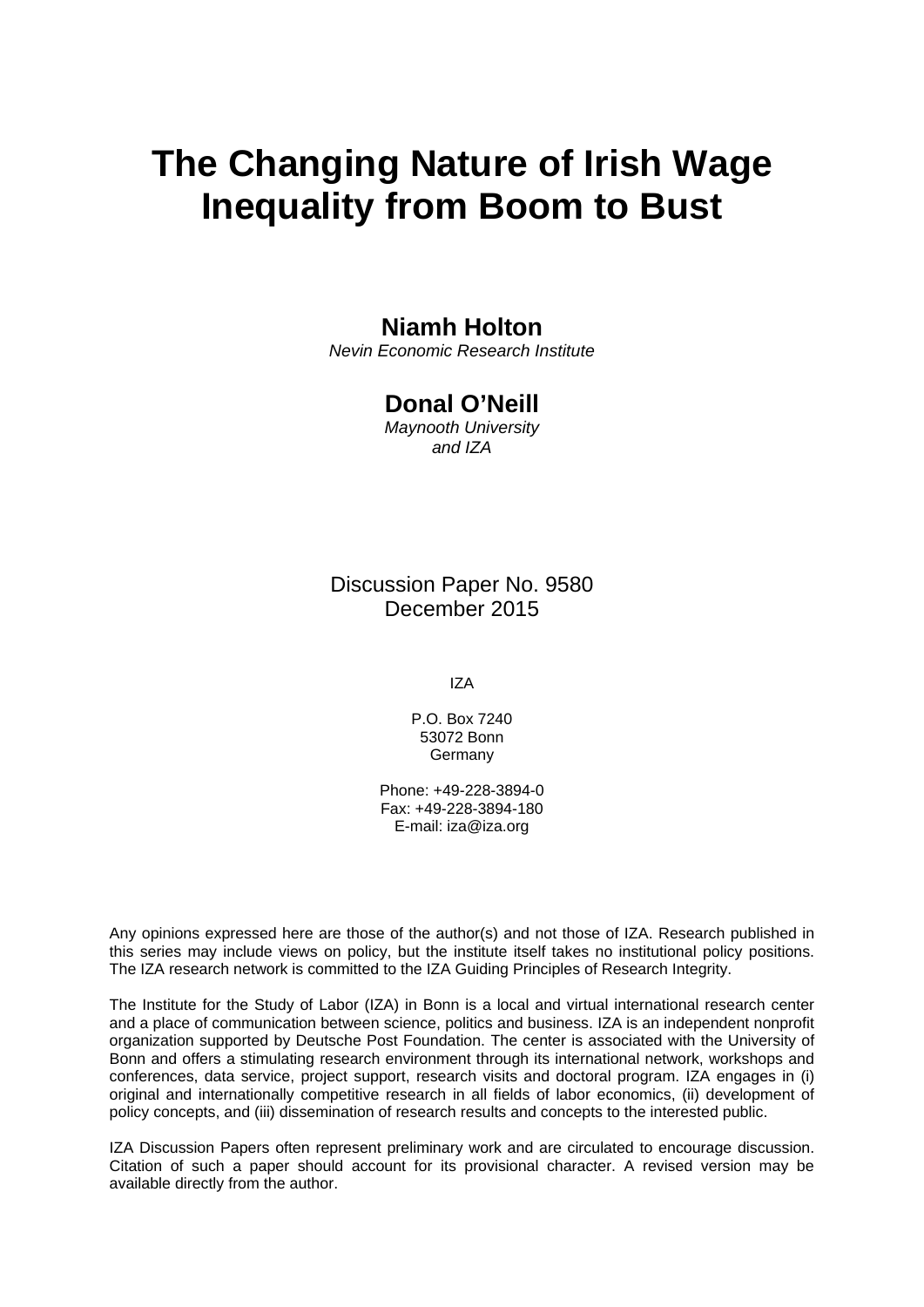IZA Discussion Paper No. 9580 December 2015

# **ABSTRACT**

## **The Changing Nature of Irish Wage Inequality**  from Boom to Bust<sup>1</sup>

The dramatic change in economic conditions in Ireland over the last 10 years provides an opportunity to examine the impact of large macroeconomic shocks on inequality. We analyse wage inequality in Ireland from the height of an economic boom, through a very deep recession, to the start of a recovery. In keeping with previous work we find that dispersion in wages increased towards the height of the boom, driven largely by rising returns to skills. However, the economic crisis of 2008-2013 was accompanied by a significant reduction in earnings dispersion. Although the improving characteristics of the work force increased wages for everyone over this period, these increases were offset by falling returns to skills. Only workers in the lowest decile were unaffected by the declining returns, resulting in wage growth at the bottom of the distribution and a decline in inequality during the recession.

JEL Classification: J31

Keywords: inequality, composition bias, returns to skill

Corresponding author:

 $\overline{a}$ 

Donal O'Neill Economics Department NUI Maynooth Maynooth, Co. Kildare Ireland E-mail: donal.oneill@nuim.ie

<sup>&</sup>lt;sup>1</sup> We are grateful to Olive Sweetman for helpful comments on an earlier draft of this paper.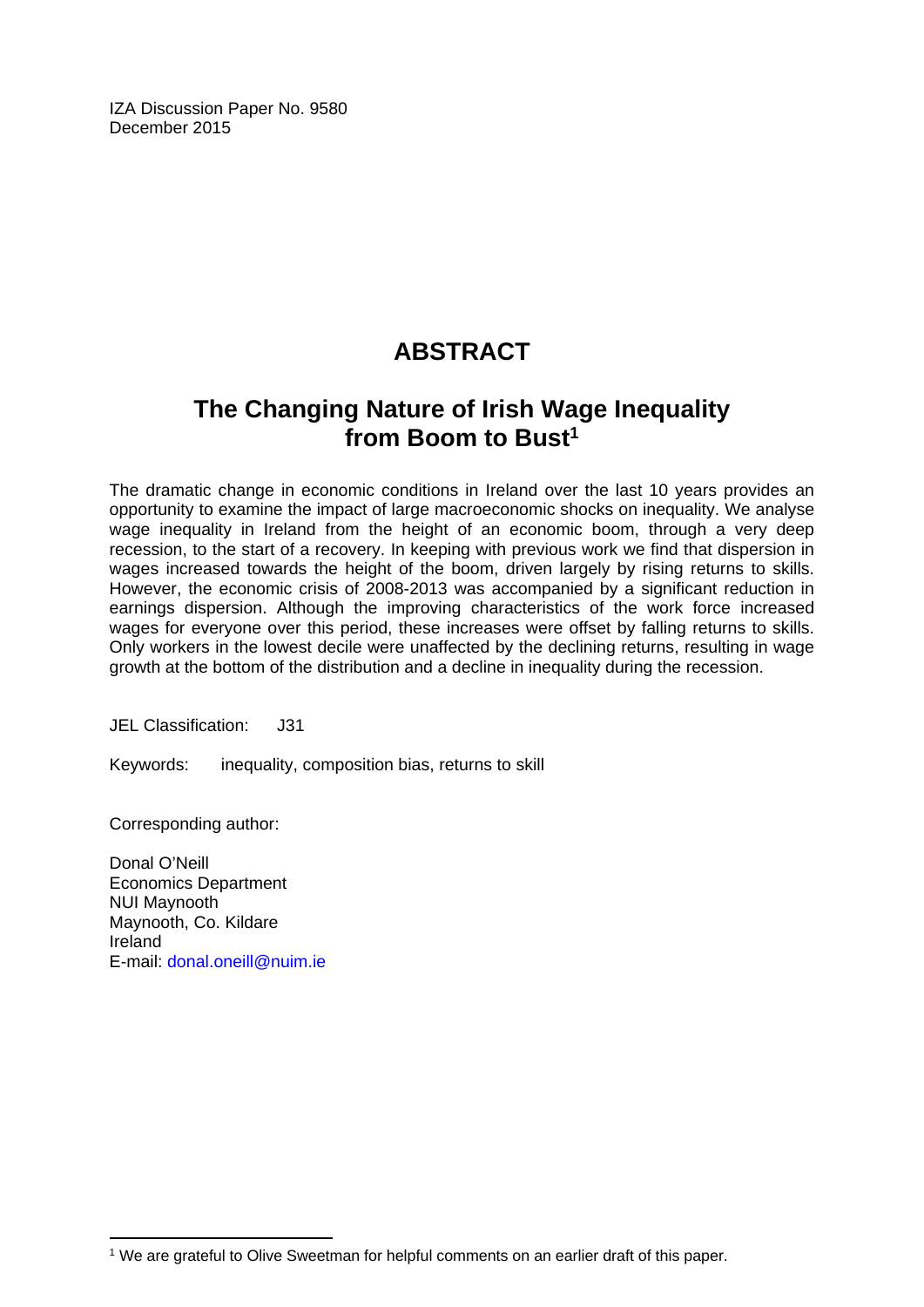#### **1. Introduction**

A number of studies have examined the impact of the macroeconomic environment of a country on its level of inequality, looking in particular at whether inequality increases or declines during recessions (Heathcaote et al. 2010, Bonhomme and Haspido, 2012, Jenkins et al. 2013). The recent experience of the Irish economy provides a very useful setting for further examination of this issue. After a period of exceptional growth from 1994-2007, the Irish economy collapsed, with negative output growth between 2008-2010 and only very modest growth during the weak recovery of 2011-2013. The contrasting experience of the Irish economy over this period provides researchers with an ideal opportunity to track and examine the evolution of inequality as an economy moves from a boom to a severe recession through to a subsequent recovery.

Given the dramatic changes that occurred in the Irish economy during this period any attempt to understand the changing nature of inequality must account for the potentially large changes in the composition of the workforce that might have arisen as the unemployment rate increased from under 5% to almost 15%. To do this we use a decomposition technique developed by Machado and Mata (2005) to identify the separate contributions of changes in the composition of the workforce and changes in the returns to these characteristics to changes in inequality over the period 2004-2013. Our work builds on earlier work by Voitchohsky et al. (2012) who adopted a similar approach when examining wage inequality in Ireland from 1994-2007. Extending the period of analysis to cover the time period from 2007-2013 allows us to access the impact of the Great Recession on inequality in Ireland. Consistent with Voitchohsky et al. (2012) we show that inequality increased substantially during the height of the boom, driven almost entirely by rising returns to skills. However, the pattern changed dramatically with the onset of the recession. Between 2007 and 2012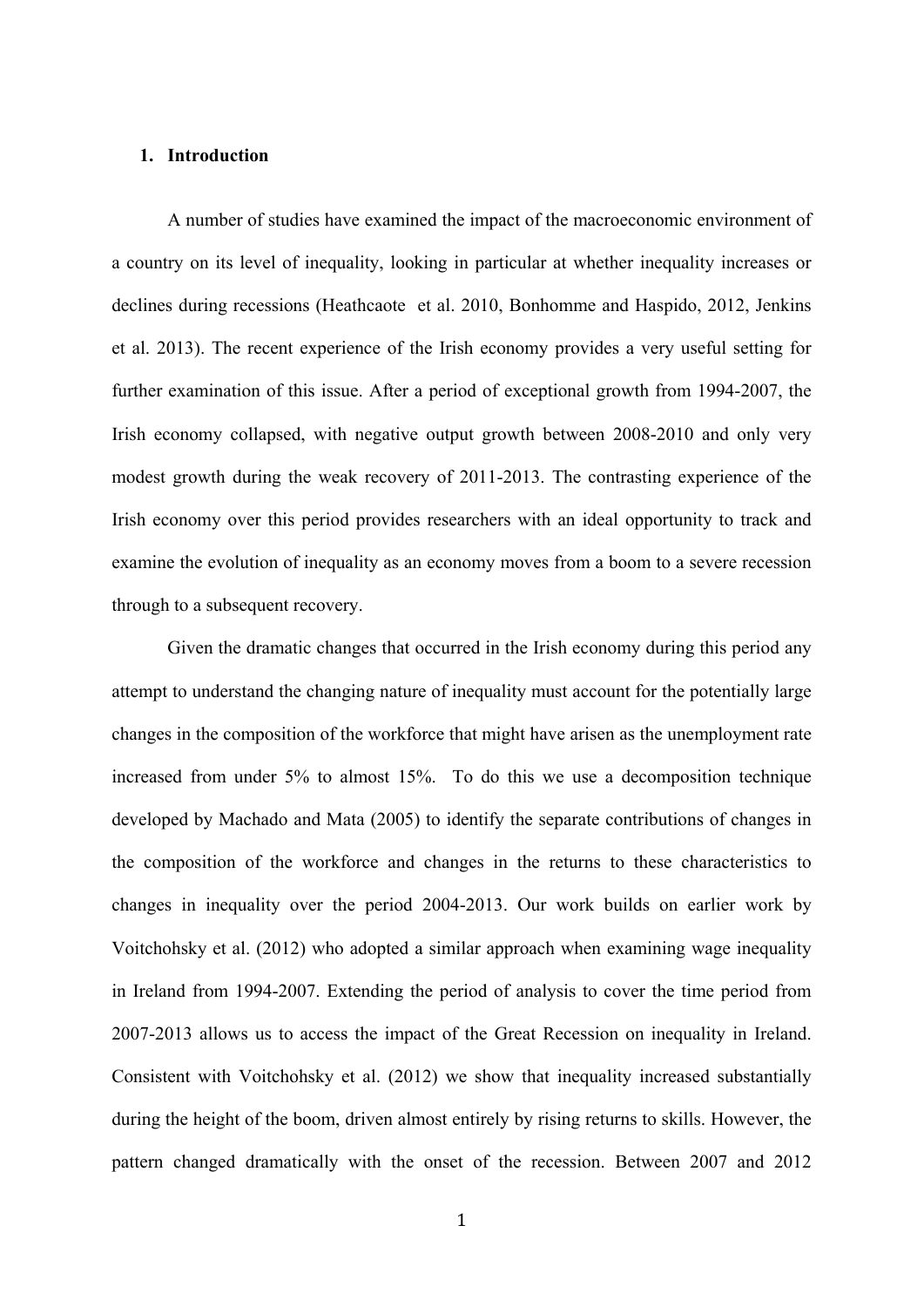inequality fell significantly, so that by 2013 wage inequality had returned to its 2004 level. This fall in inequality reflects stagnant or declining wages at all points in the distribution above the  $10<sup>th</sup>$  percentile. That failure of wages to grow for these workers, despite substantial improvements in the skills of the workforce, reflects a significant decline in returns to these skills during the recession. This resulted in relative wage gains at the bottom of the distribution and falling inequality. The contrasting roles of returns and characteristics in explaining the evolution of wages in Ireland during the recession highlights the importance of controlling for compositional changes when examining wage trends (Solon et al. 1994, Doris et al. 2015).

Section 2 outlines the key features of the Irish macroeconomic environment over the period examined in our study and briefly reviews earlier work on wage inequality. Section 3 discusses the data used in our analysis and establishes the overall evolution of wage dispersion throughout the period of analysis. Section 4 briefly describes the decomposition adopted in our analysis before moving onto present the main findings of the analysis. Section 5 concludes the paper.

#### **2. The Great Recession**

In the past decade the major world economies experienced a great recession and a worldwide financial crisis. Ireland was one of the countries most affected by the economic downturn. Table 1 shows that prior to 2008 Ireland was a thriving economy experiencing growth rates of close to 6% and unemployment rates of only 4% (see also Whelan, 2013)

The Irish economy underwent a dramatic reversal with the onset of the Great Recession in 2008, with GDP contracting by 14% and unemployment levels rising to 14% by 2011. The effects of the global recession felt elsewhere were compounded in Ireland due to the collapse of the contstruction following the bursting of a property bubble and a subsequent financial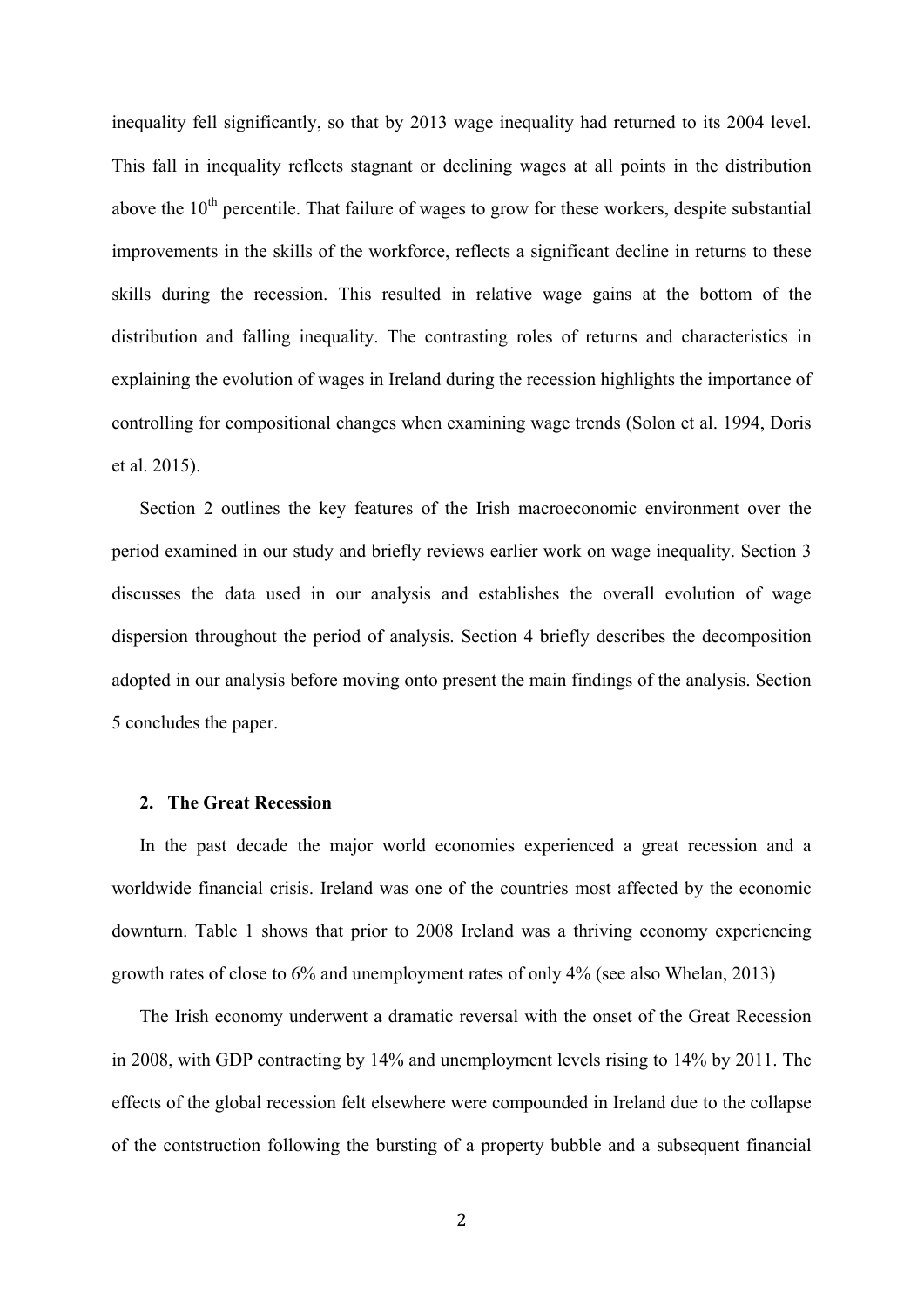crisis in the banking sector. Few sectors of the economy were spared, though the construction sector experienced the largest decelines, with employment in this sector falling by 60% between 2007 and 2011. By 2013 the Irish economy had bottomed out and the country had returned to positive but negligble growth but unemployment remaining very high at 13.1%.

The Irish government responded to the crisis with a series of income tax changes. These included the introduction of a new income levy, increases in the health levy and a substantial increase in the ceiling below which pay related social insurance contributions were payable. In addition there was a substantial cut in pay for public sector workers. Initially these cuts took the form of a new Pension Levy introduced in 2009 but were followed by direct pay cuts of 5 to 10% in 2010. An additional round of public sector pay cuts was implemented in 2013, affecting higher paid public sector workers; those earning more than  $\epsilon$ 65,000 had their pay cut by between 5.5 and 10%, with bigger cuts applying to those on higher pay. Callan et al. (2011) and Keane at al. (2012) document the progressivity of the combined tax changes and public sector pay cuts introduced at this time, with lowest income groups losing by 4-5% and the highest income group losing by close to 13%.

A number of recent international studies have examined the impact of the macroeconomic environment on inequality. Jenkins et al. (2013) examine the impact on household incomes of the major economic downturn that began at the end of 2007. They provide a general overview for 21 countries with detailed analysis for a subset of 6 of these countries. They find that between 2007 and 2009 the changes in the distribution of household income in Germany, Sweden, and the UK were generally modest, whether measured in terms of real income levels, income inequality, or relative poverty rates. Italy and the USA were the two case study countries where increases in inequality were most apparent. Meyer and Sullivan (2013) found that while income inequality increased in US during the Great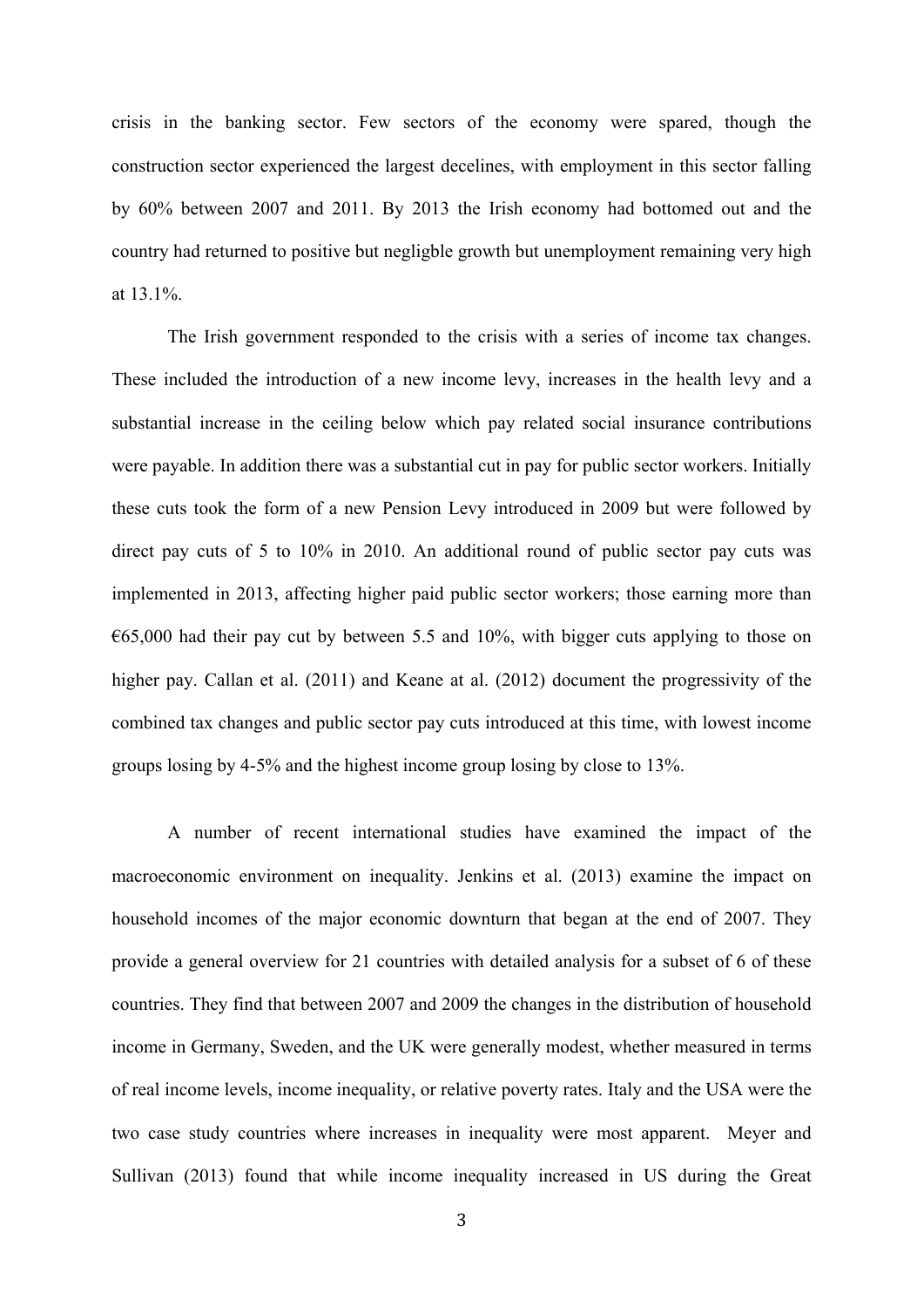Recession, consumption inequality fell. Looking over a longer period Heathcoate et al. (2010) found that those in the bottom of the earnings distribution suffer the biggest losses during declines.

Wage inequality increased in Germany following the economic downturn due to the reunification of Germany in 1992/93 (Fuchs-Schundeln, 2010). However, wage inequality decreased in Germany during the Great Recession driven predominantly by a decline in the exporter wage premium (Dauth et al. 2015). Bonhomme and Hospido (2012) find a strong countercyclical pattern to male earnings inequality in Spain, with inequality increasing around the 1993 recession, decreasing substantially during the 1997-2007 expansion, and then increasing during the recent recession. Likewise Newel and Socha (2007) report that wage inequality increased in Poland following the economic downturn in the late 1990's.

Turning to Ireland, Callan et al (2014) examine income inequality from 2008-2013 and find the largest falls in income occurred at the bottom of the income distribution. There have been fewer papers examining wage inequality in Ireland. Voitchohsky et al. (2012) examined inequality from 1994-2007. They found that dispersion in hourly wages fell sharply to 2000 before increasing somewhat to 2007. However, their analysis did not extend to the Great Recession.

The Central Statistics Office (2010) studied the change in the wage bill paid by employers in Ireland for the period after the onset of the recession using the Earnings Hours and Employment Costs Survey. Between the third quarter of 2008 and the third quarter of 2009 the total wage bill of all employers fell by 7%. The majority of this reduction resulted from a decrease in employment levels in firms with a smaller proportion due to a reduction hours worked by employees. Walsh (2012) extended the study of the wage bill to cover the years 2009-2011. He reports a 6% reduction in the wage bill of employers between 2009 and 2010 and a further reduction of 1% between 2010 and 2011. The majority of the reduction in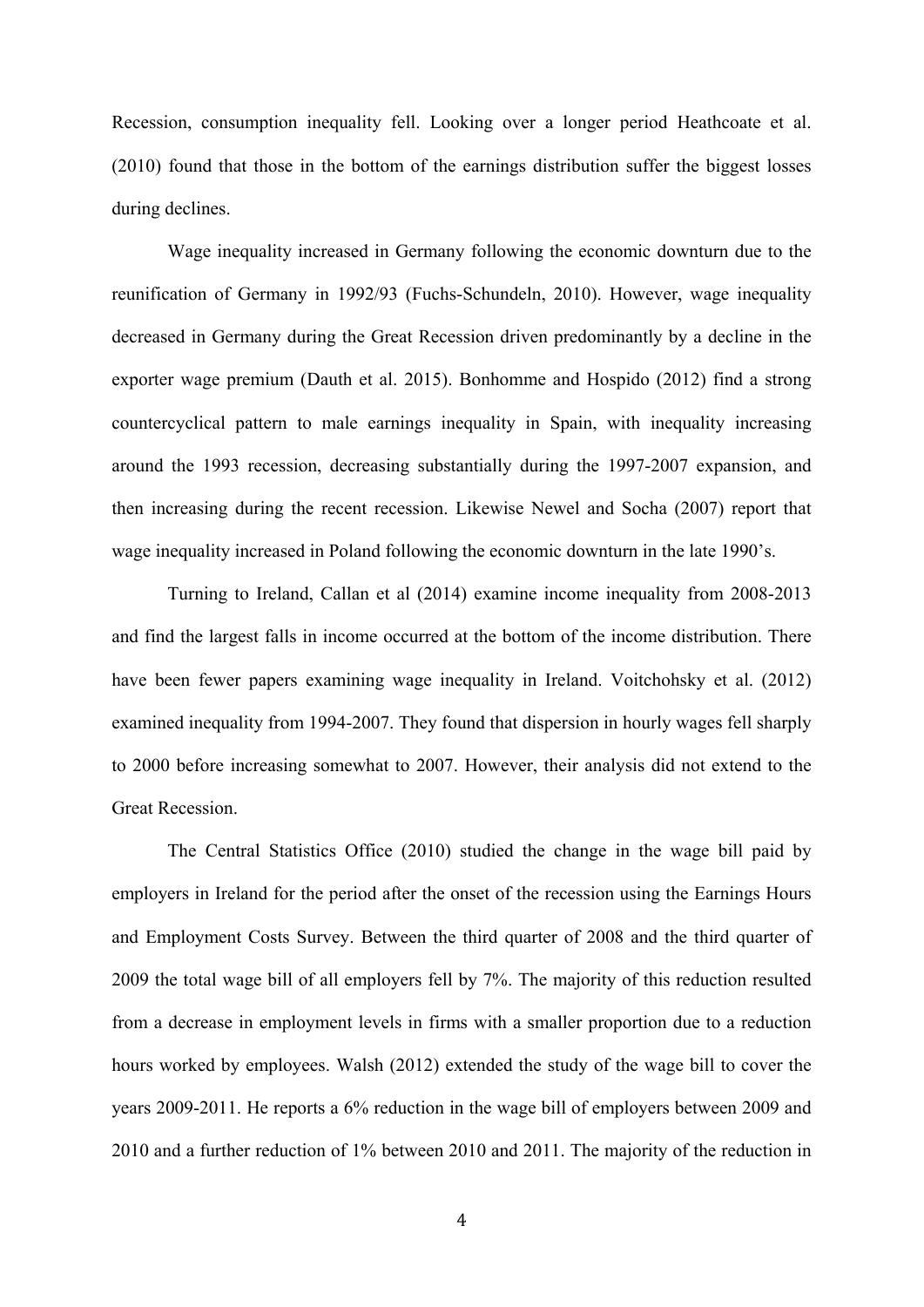the wage bill between 2009 and 2010 was again due to decrease in the number of employees firms employed.

Walsh (2012) was based on the aggregate wage bill of employers and thus suffers from potential composition bias. Doris et al. (2015) use administrative longitudinal data to follow individual earnings for the entire employee population in Ireland between the years of 2005 and 2013. They find a significant degree of downward wage flexibility in the pre-crisis period, supporting the view that the Irish labour market is a flexible one. They also observe a significant response in wage change behaviour with the onset of the crisis; the proportion of workers receiving earnings cuts more than trebled during the crisis. In addition the wage cuts were progressive, particularly in the public sector, where highest wage earners recorded earnings cuts of 12%.

In this paper we extend earlier analysis of inequality in Ireland by examining hourly wage dispersion from 2004-2013, a period covering the peak of the boom, the worst of the recession and the subsequent seeds of a recovery. We decompose changes in wage inequality into a component due changes in the price of skills and component due to changing characteristics of the workforce. In this way we assess the impact of the Great Recession on inequality in Ireland, taking into account the any compositional changes that may have occurred following the dramatic increase in unemployment during this period.

#### **3. Data and Descriptive Statistics**

To carry out our analysis we use data from the Irish component of the EU Statistics on Income and Living Conditions (EU-SILC). The EU-SILC is an annual, EU wide household survey, which is conducted in Ireland by the Central Statistics Office. The EU-SILC is a cross sectional dataset that provides information on the income and living conditions for a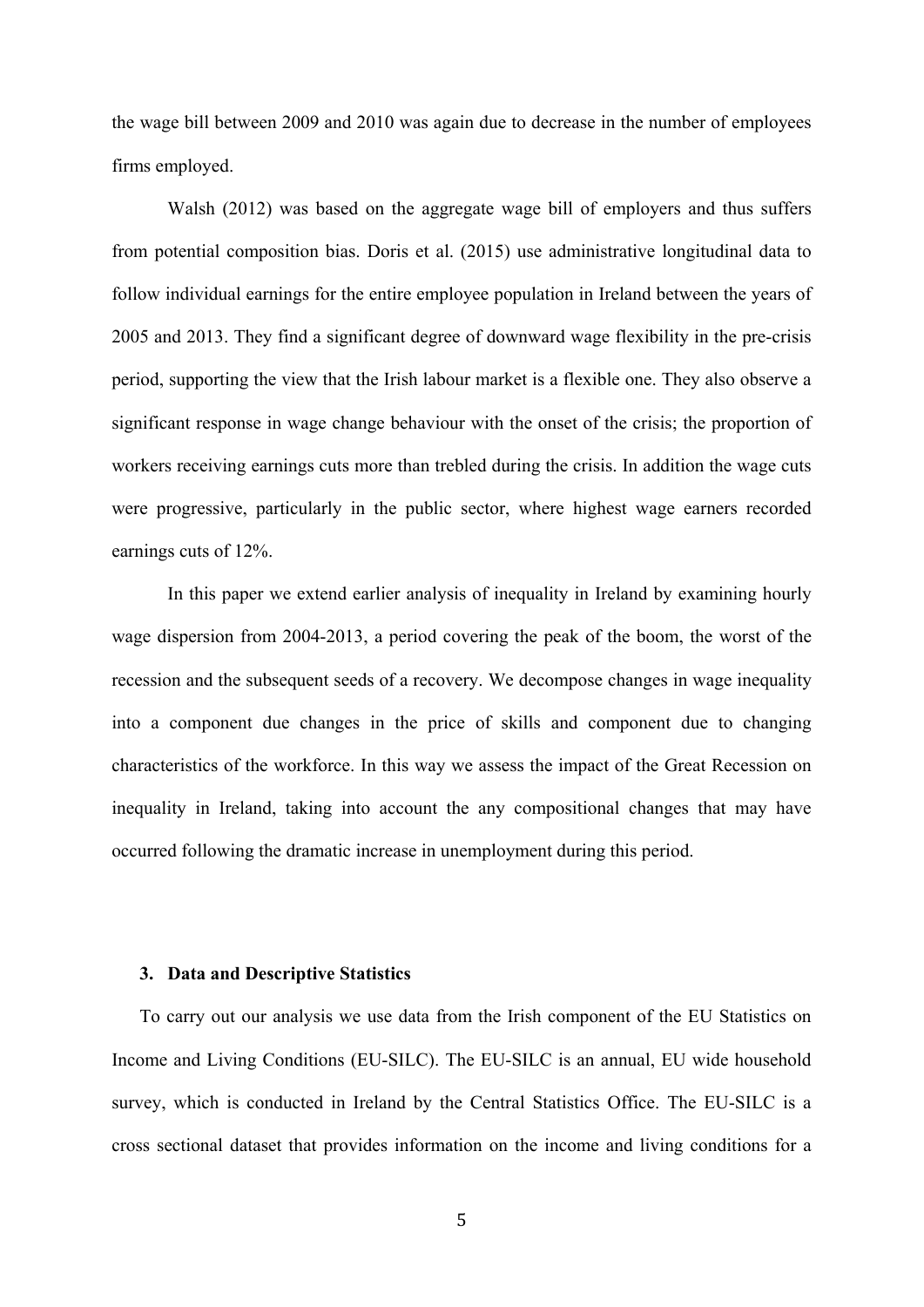sample of households in Ireland. The survey is conducted annually and has a sample size ranging from  $5,000 - 6,000$  households and  $11,000 - 14,000$  individuals each year. The sampling frame and weighting procedures are designed to ensure the EU-SILC sample is representative of the population using external controls.

We follow Voitchovsky et al. (2012) and restrict our sample to all employees aged between 16 and 65 years of age, who work more than one hour and less than 100 hours a week, and who report a gross wage above  $\epsilon$ 1 an hour and below  $\epsilon$ 100 an hour (in 2010 prices). The analysis excludes those in full-time education at the time of the survey. To study the evolution of earnings inequality we focus on the distribution of gross hourly earnings. Data on hourly earnings are provided directly by the CSO in the RMF version of the data used in our analysis and are based on earnings received in the last pay cheque combined with hours worked. These data are subject to careful cleaning by the CSO, using administrative and other sources, prior to release of the RMF data by the CSO.

The evolution of inequality from 2004-2013 is presented in Figure 1 and in more detail in Table 2. Two clear patterns emerge from the data. From 2004-2007, inequality increased, with the ratio of the top earnings decile to the bottom decile rising from 3.62 to 4.04. Although earnings at the bottom of the distribution increased over this period by 5.56%, the change was much smaller than that 12.4% increase experienced at the top of the distribution. However, the trend in inequality changed dramatically with the onset of the crisis in 2008. Between 2008 and 2012 earnings at the bottom of the distribution continued to rise, albeit at a very modest 1% over the entire period. In contrast earnings at the top of the distribution fell by 4% over the same period. As a result by 2012 inequality had almost returned to its 2004 level. There is suggestive evidence that inequality is beginning to increase again as the economy begins its recovery. Wages at the bottom of the distribution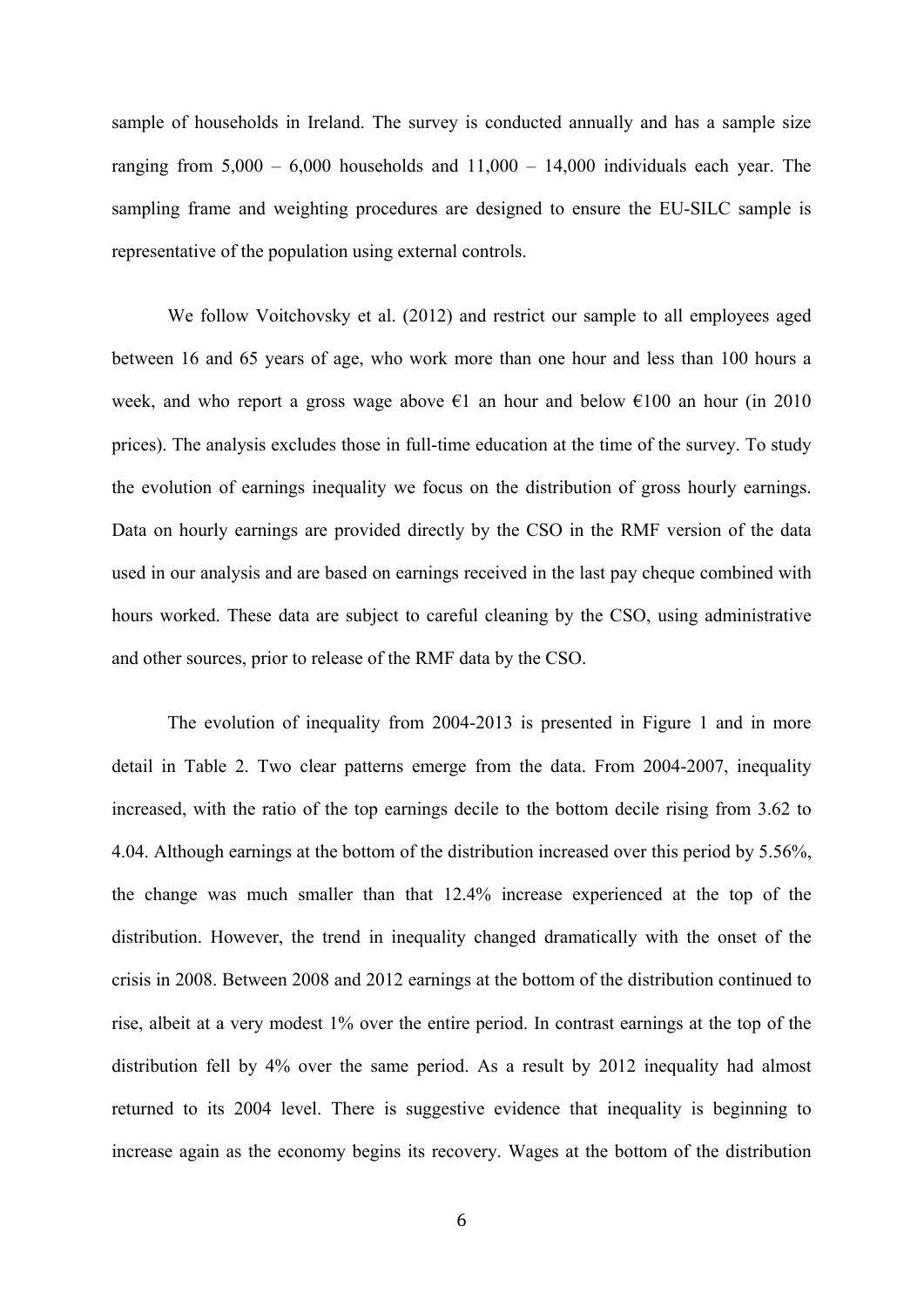fell from 2012 to 2013 while wages at the top rose for the first time since 2009. However, it is too early to say from these data whether or not this is the start of a persistent trend.

As noted earlier unemployment in Ireland increased from under 5% in 2007 to almost 15% in 2012. However, the increase in unemployment was not uniform across education levels. Data from the Central Statistics Office show that between the first quarter of 2007 and the second quarter of 2012 the unemployment rate for those with a lower secondary education increased from 7.3% to 25.8%. The unemployment rate for those with a third level degree or higher also increased but a much slower rate, increasing from 2.4% to 5.8%. It is well known that the compositional changes arising from these changes can have a significant impact on the wage structure (Solon et al. 1994). Since low paid workers lost their jobs in relatively large numbers, the ensuing truncation of the wage distribution is likely to boost reported average wages of remaining workers, mitigating any potential pro-cyclical pattern. The loss of these low paid workers is not only going to affect average wages but is also likely to affect dispersion of wages among remaining workers.

To examine the impact of the recession on the composition of workforce in Ireland in more detail Table 3 shows the educational distribution of the workforce in our sample from 2004-2013. What is particularly striking is the significant improvement in the education levels of the workforce during the recession. The proportion of workers with  $3<sup>rd</sup>$  level education increased from 37% in 2007 to over 50% in 2013, a dramatic increase in such a short period. This was accompanied by a decline in those with a primary education or lower from 11% in 2007, to less than 5% in 2013. In the remainder of this paper we wish to examine the impact of these and other changes on earnings inequality in Ireland.<sup>2</sup>

<sup>2</sup> Summary statistics of all the variables used in our analysis by position in the earnings distribution are given in Table 4.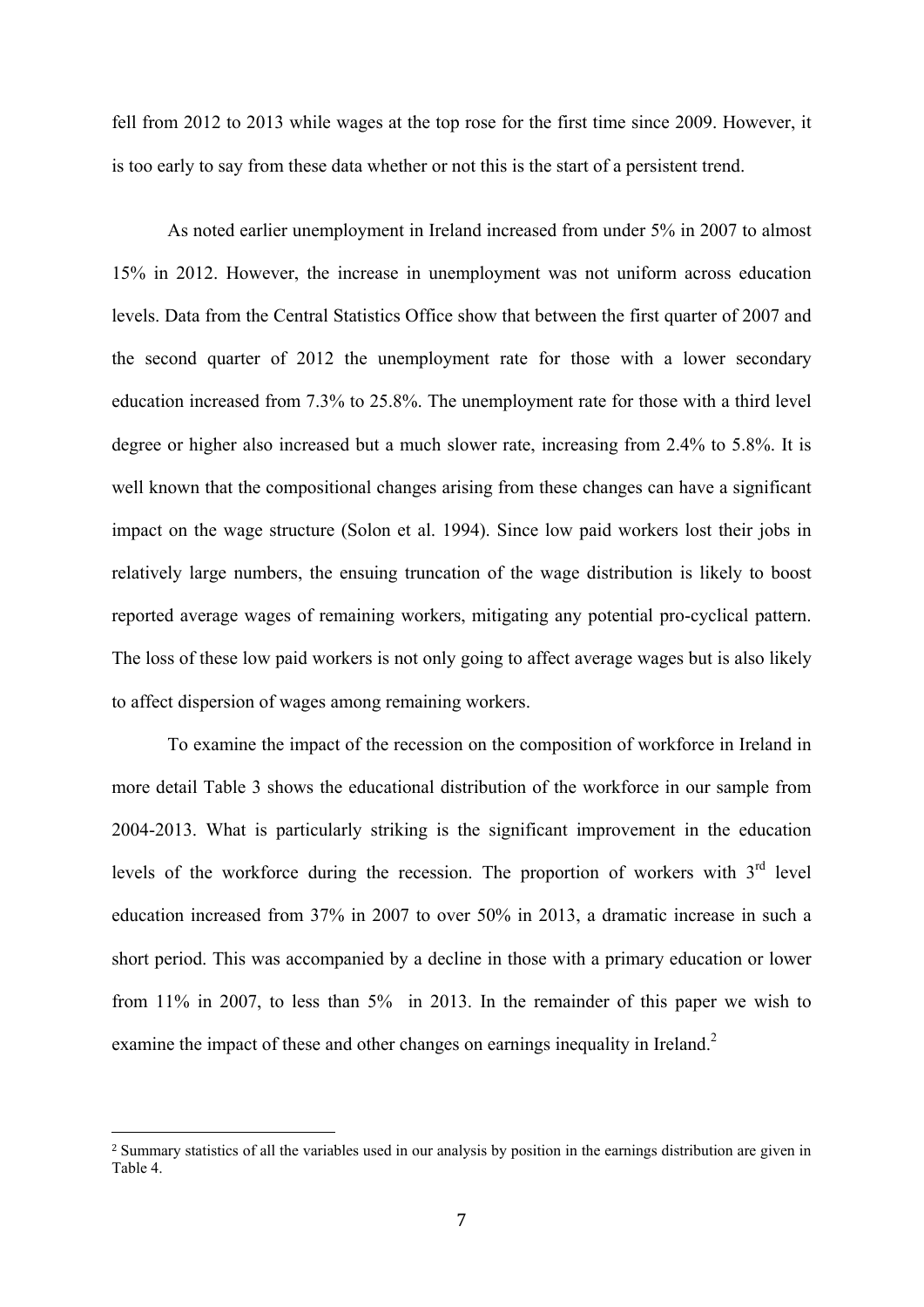#### **4. Decomposition and Results**

To identify the contributions of changes in returns to skill and changes in the distribution of skills on inequality we use the decomposition developed Machado and Mata (2005). Machado and Mata's (2005) technique decomposes changes in the wage distribution into the changes caused by the covariates and the changes caused by the returns to covariates. In this way the Machado and Mata's (2005) decomposition extends the Oaxaca (1973) for mean decomposition to the entire wage distribution.

The approach is based on quantile earnings regressions, specified as

$$
Q_{\theta}(w|z) = z'\beta(\theta) \tag{1}
$$

where  $\beta(\theta)$  is a vector of regression coefficients at the  $\theta^{th}$  quantile.

To perform the required distributional counterfactual analysis Machado and Mata exploit the probability integral transformation to derive the marginal distribution of wages consistent with the conditional distribution (1). The probability integral transformation theorem implies that if  $\theta_1$ ,  $\theta_2$ , ...,  $\theta_m$  are drawn from a uniform  $(0,1)$  distribution then the corresponding m estimates of the conditional quantiles of wages at z for time t,  $\{w_t^*(t) =$  $z t * t' \beta t(\theta i) i = 1m$ , represent a random sample from the estimated conditional distribution of wages given z. In order to estimate the marginal distribution consistent with these conditional distributions one only needs to average over the z values at time t. This can be done by analytically or via simulation.

Given this approach appropriate counterfactuals can be obtained by simply adjusting the distribution from which the characteristics are drawn from before combining the covariates and the returns. For instance it is straightforward to estimate what the distribution of wages in year 1 would have been if all characteristics had remained at the levels observed in year 0. To do this we begin drawing a random vector **θ,** of size m, from a uniform distribution. Using the covariates for year 1 we estimate m conditional quantile regressions,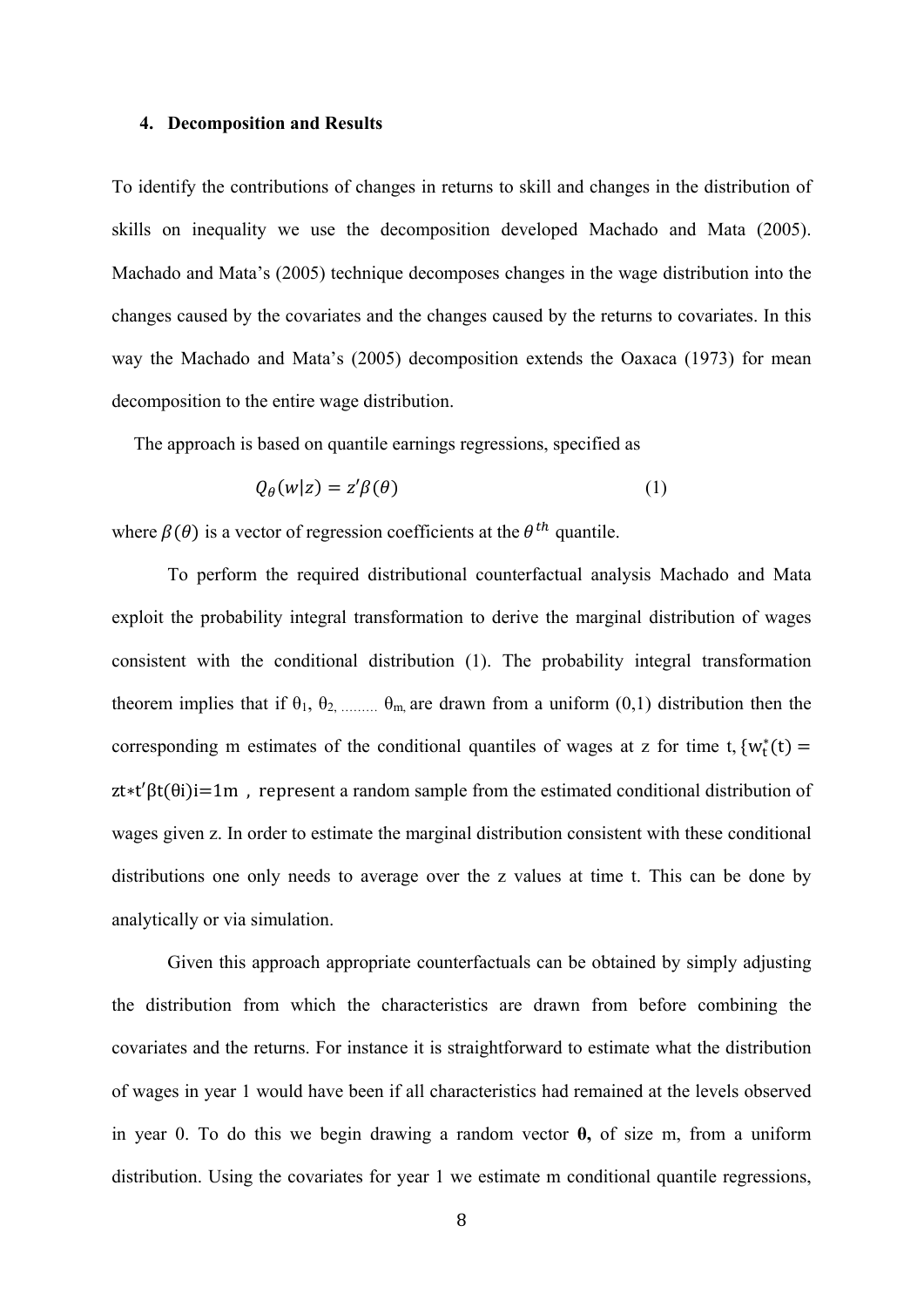with the quantiles corresponding to **θ.** This provides m sets of year 1 returns for each quantile;  $\{\beta^1(\theta_i)\}_{i=1}^m$ . Finally we combine these point estimates with a random sample of size m from the rows of the covariate matrix in year 0. The corresponding estimates  $\{w_i^*(t) \equiv$  $z_i^*(0)'\beta^1(\theta_i)$ <sub>i-1</sub> provide m random draws from the counterfactual distribution of wages in year 1 with characteristics fixed at year 0 levels. Alternative counterfactuals can be simulated using the same procedure.

Before looking at the decomposition results in detail, Table 5 reports the returns to characteristics by decile of the earnings distribution for 2004, 2007, 2008 and 2013. These are a key input into the wage decomposition procedure described above. The results are as expected with a male premium of 10-15%, a premium of being Irish of the order of 20% and an urban premium of the order of 10%. Of particular interest is the returns to education over this period. Our estimates show that the returns rise steadily with education. The OLS regressions in the last 4 columns of Table 5 show a mean return of tertiary education of the order of 50-70%. Looking at the results at the individual quantiles we see that in each year the return to tertiary education is substantially bigger at the higher quantile. For example in 2004, the return to tertiary education at the  $10<sup>th</sup>$  decile was 50%, while the corresponding return at the 90<sup>th</sup> percentile was 87%. This pattern is consistent with international work in this area. Martins and Pereira (2004) examined data for 16 countries from the mid 1990's and found that the returns to schooling were higher for the more skilled individuals, conditional on their observable characteristics. They suggest a number of possible explanations such as over-education, ability – schooling interactions and school quality or different fields of study.

Given our interest in changing inequality it is also of interest to examine the change in returns to education over this period. The results in Table 5 show a fall in returns between 2004 and 2007 at the lowest decile but increasing returns at the higher decile. However, the period from 2008-2013 saw a substantial fall in returns to skill at both deciles. At the top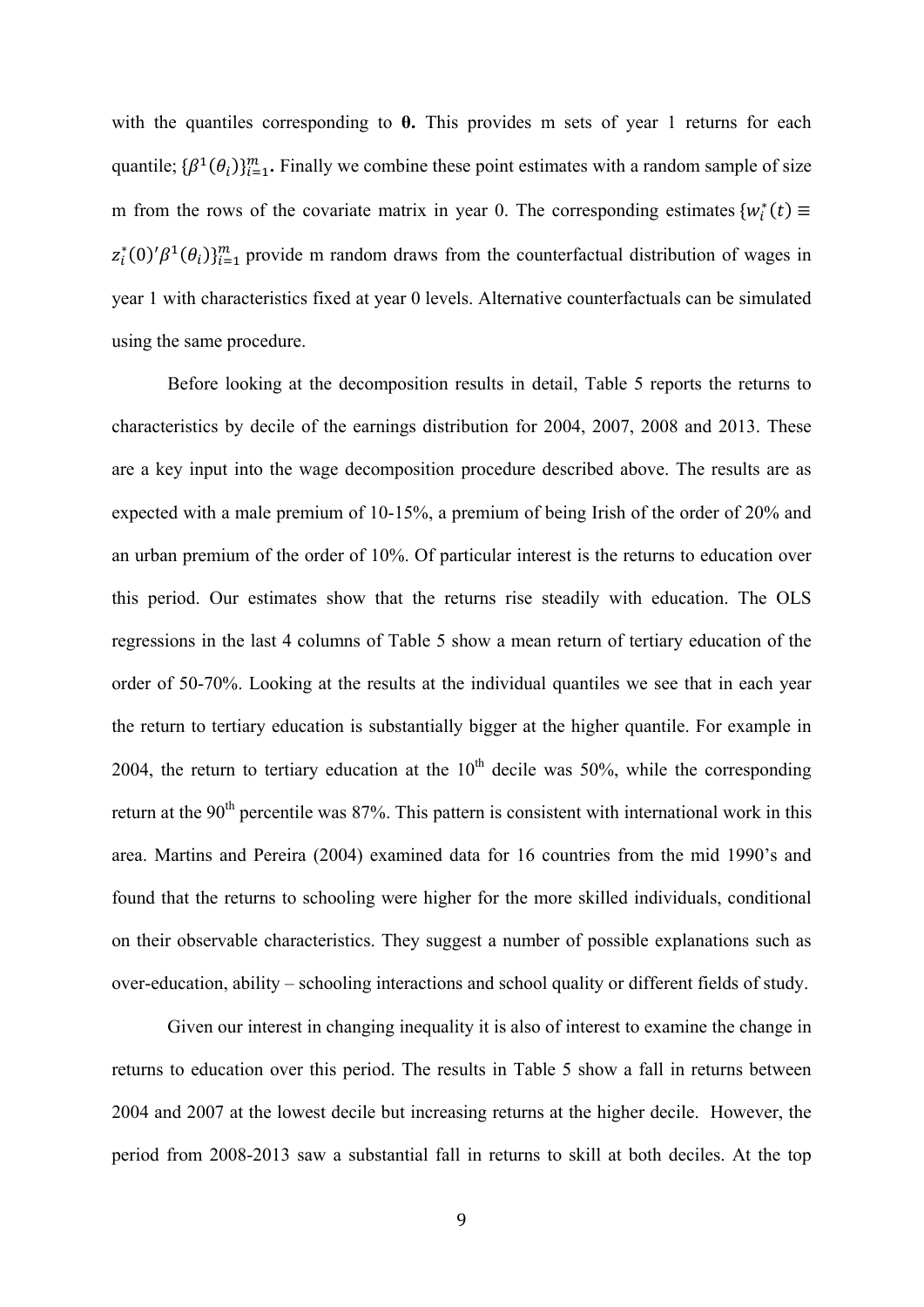decile only tertiary education records a statistically significant return over primary education by 2013, and even here the return is 63% compared to 82% in 2008. These results are consistent with the progressive nature of the fiscal response to the crisis and would be expected to reduce inequality.

To examine the role of changing returns and workforce composition on inequality over this period we implement the Machado and Mata decomposition outlined above.<sup>3</sup> The results are presented in Figure 2 and 3. Figure 2 examines the period from 2004-2007 corresponding to the peak of the boom, while Figure 3 looks at 2007-2013, the period of the Great Recession. Looking at the boom period our results are in keeping with those of Voitchohsky et al. (2012). The solid line shows a general pattern of increasing wage growth throughout most of the distribution, resulting in a substantial increase in inequality during the height of the boom. The decomposition shows that this increase was driven almost entirely by rising returns to skills. Although changing composition contributed to wage growth throughout the distribution, the magnitudes of these changes were small compared to the impact of rising returns. Throughout the wage distribution changes in returns are estimated to account for approximately 80% of the observed wage changes. At the top of the distribution returns were estimated to have increased wages by almost 20%, compared to a 5% increase due to characteristics.

Figure 3, shows that this pattern changed dramatically with the onset of the recession. The pattern of wage changes between 2007 and 2012 resulted in a significant fall in equality. This is driven by wage gains at the bottom of the distribution and stagnant or declining wages throughout the rest of the distribution. The stagnant/declining wages across most of the distribution may be surprising given the substantial improvements in the skills of the workforce noted earlier. However, our analysis reveals that the improvements in

<sup>&</sup>lt;sup>3</sup> The procedure is implemented using the Stata code provided by Melley (2006). This procedure uses the same framework as Macahdo and Mata but evaluates necessary integrals using summations rather than simulation. The two approaches are numerically identical as the number of random draws in Machado and Mata goes to infinity.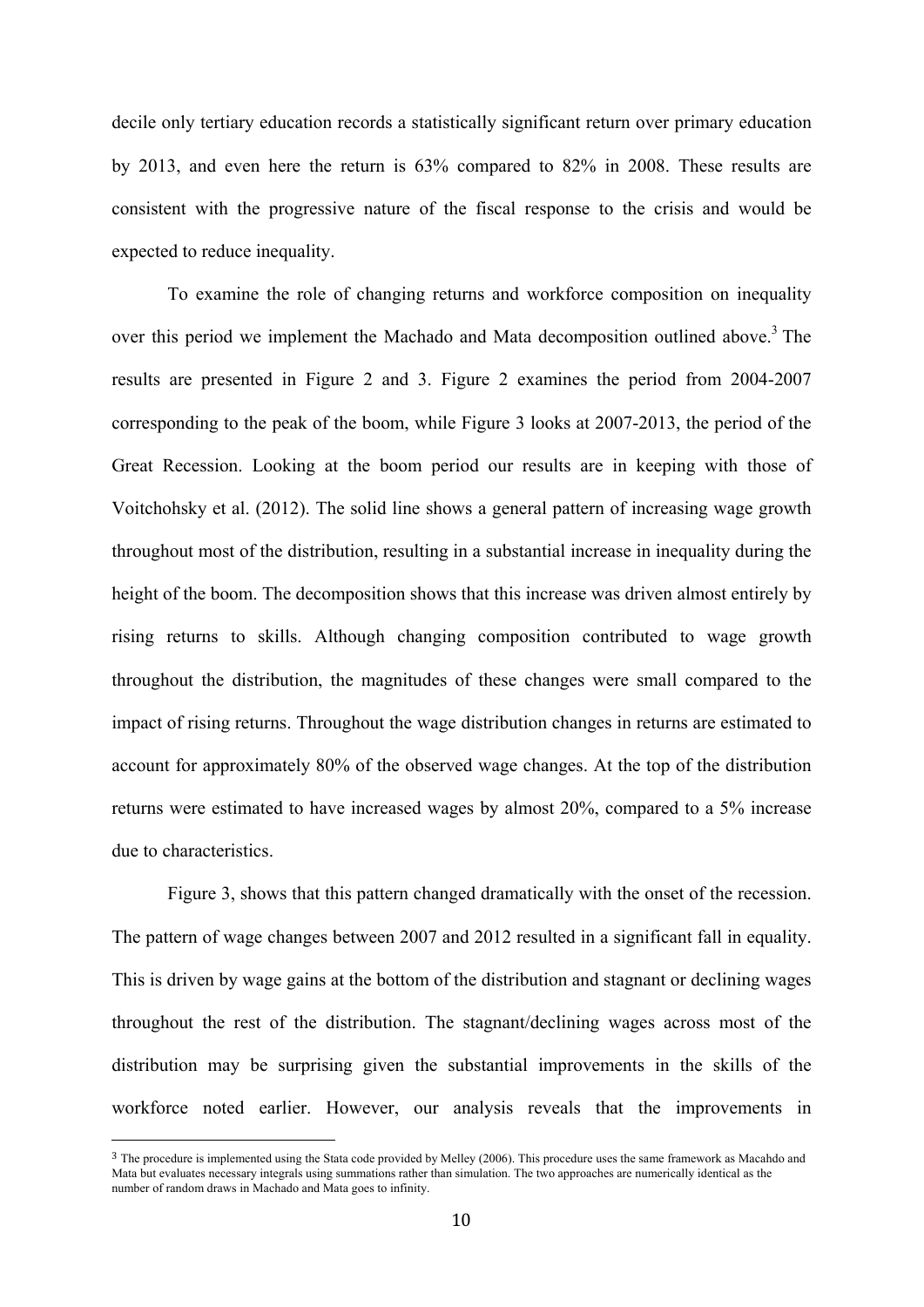characteristics, by themselves, would have lead to substantial wage gains, of the order of 8% throughout much of the distribution. This is a stark illustration of the potential role of composition bias when evaluating the cyclicality of wages. The failure of the improved characteristics to translate into wage gains over this period reflects the significant decline in returns to these skills that occurred during the recession. Falling returns to skill caused the wages of most workers to decline over this period. The exception was workers in the lowest percentiles of the wage distribution. This is consistent with the fact that these workers were least affected by the decline in returns to skills. By 2013, only 35% of workers in the bottom decile of the unconditional wage distribution had tertiary education compared to over 90% of those in the top decile. The combination of changing returns and workforce composition resulted in relative wage gains for the lowest paid workers and lower inequality. Had the returns to skill not declined during the recession, we estimate that wages at the  $10<sup>th</sup>$  percentile of the wage distribution would have increased by 1.5% during the recession rather than the observed increase of 0.4%, while wages at the  $90<sup>th</sup>$  percentile would have increased by 5.5% as opposed to the observed decline of 1.3%. Under the counterfactual of fixed returns to skill inequality would have continued to rise during the economic crisis due to the changing composition of the workforce.

#### **5. Conclusions**

Although the economic downturn beginning in 2007 reflected a global recession that affected many countries, the combination of falling global output, a housing bubble and a financial crisis meant that Ireland was one of the countries most affected by the Great Recession. The collapse in output and spiraling unemployment rates during the Great Recession in Ireland provides a rare opportunity to study the response of wage inequality to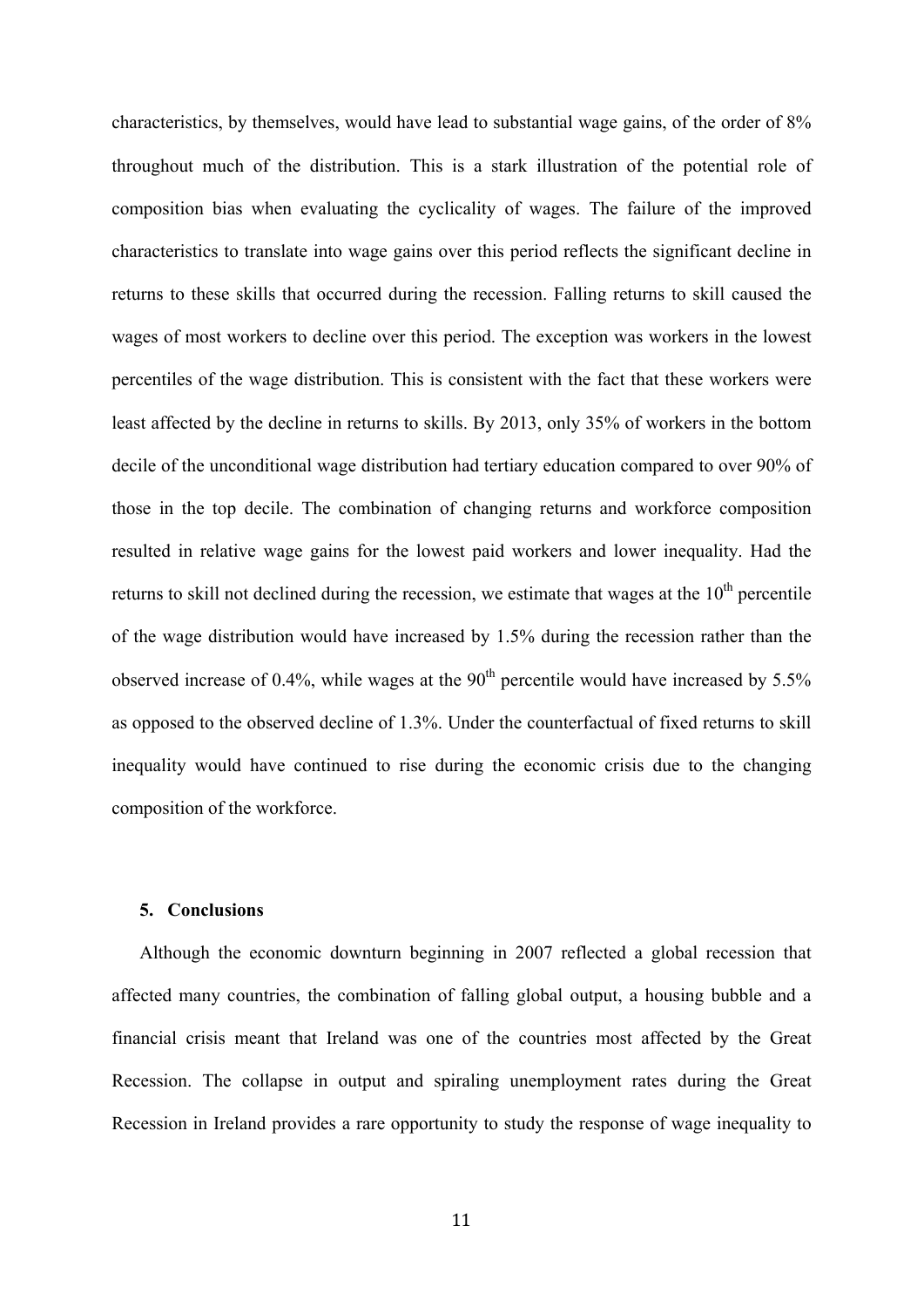dramatic changes in the economic conditions. To do this we examine how wage inequality in Ireland changed as we moved from the height of the boom to the Great Recession.

We find a strong cyclical pattern to inequality in Ireland, with inequality rising during the boom and falling during the Great Recession. Like previous work we find that the rise in inequality during the boom was largely driven by a rise in the returns to skills, reflective of the tightness of the labour market at that time. Any consideration of the subsequent change in wage structure during the Great Recession must account for the large changes in the composition of the labour force that occurred during this period. We find that the education levels of the workforce improved significantly during the crisis, with the proportion of the workforce with tertiary education increasing from approximately 35% to over 50%. This reflects the greater impact of rising unemployment during the recession on the lowest skilled. Despite the improvement in education of the remaining workforce over this time, wages were stagnant or declined slightly throughout most of the wage distribution. This reflects declining returns to skills. At most parts of the distribution the net effect of improved covariates and reduction in returns was close to zero. Only in the lowest part of the wage distribution, consisting of low skilled workers least affected by the decline in returns to skills, do we observed wages rise during the recession.

The contrasting roles of returns and characteristics in explaining the evolution of wages in Ireland during the recession highlights the importance of distinguishing between these competing and potentially offsetting factors when understanding the changing Irish wage structure in response to the Great recession.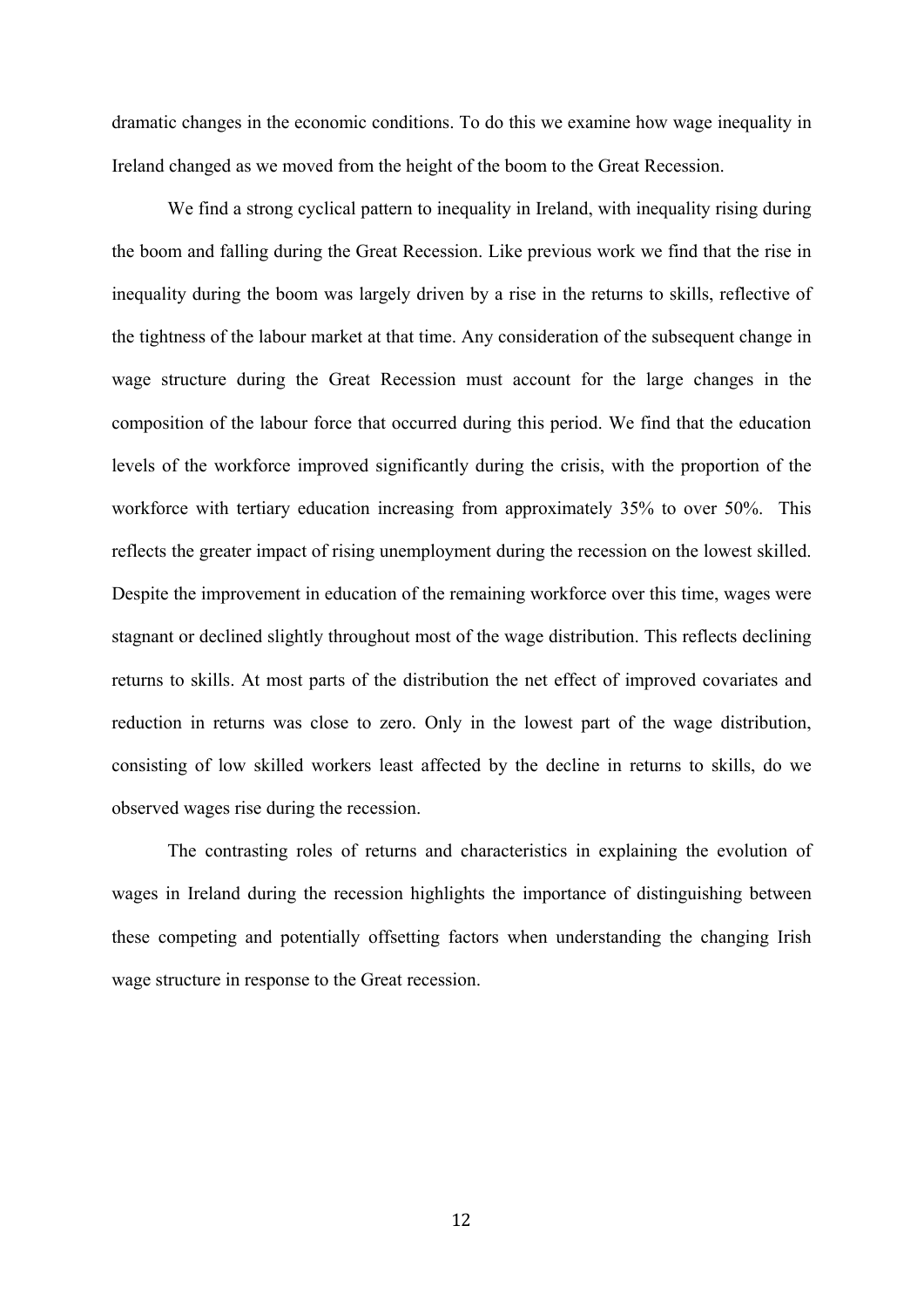#### **References**

- BONHOMME, S AND L. HOSPIDO, 2012 "The Cycle of Earnings Inequality: Evidence from Spanish Social Security Data," IZA Discussion Paper No. 6669
- CALLAN, T, B. NOLAN AND J. WALSH, 2011. "The Economic Crisis, Public Sector Pay, and the Income Distribution" Research in Labor Economics, 32, 207-225
- CALLAN, T, B. NOLAN, C. KEANE, M. SAVAGE AND J. WALSH, 2014. "Crisis, response and distributional impact: the case of Ireland," *IZA Journal of European Labor Studies*, Springer, vol. 3(1), pages 1-17, December.
- CENTENO, M. and A. A. NOVO, 2014. "When Supply Meets Demand: Wage Inequality in Portugal," *IZA Journal of European Labour Studies*, Vol. 3, No. 23, pp. 1-20.
- CENTRAL STATISTICS OFFICE, 2010. "Analysis of Wage Bill Change in Enterprises and Components of Change, Quarter 3 3008 until Quarter 3 2009," Dublin: Central Statistics Office.
- DAUTH, W., H. SCHMERER and E. WINKLER, 2015. "Exporters and Wage Inequality during the Great Recession: Evidence from Germany", *Economic Letters,* 136, 137- 140.
- DORIS, A., D. O'Neill and O. Sweetman, 2015. "Wage Flexibility and the Great Recession: the Response of the Irish Labour Market", *IZA Journal of European Labor Studies,* pp. 1-25.
- FUCHS-SCHÜNDELN, N., D. KRUEGER, AND M. SOMMER, 2010 "Inequality trends for Germany in the last two decades: A tale of two countries," *Review of Economic Dynamics*, vol. 13(1), pages 103-132, January.
- HEATHCOTE J., F. PERRI AND G. VIOLANTE, 2010, "Unequal We Stand: An Empirical Analysis of Economic Inequality in the US, 1967-2006", *Review of Economic Dynamics*, forthcoming.
- JENKINS, S., A. BRANDOLINI, J. MICKLEWRIGHT, and B. NOLAN 2013, The Great Recession and the distribution of household income Oxford University Press, Oxford, UK.
- KEANE, C, T. CALLAN , M. SAVAGE , J. WALSH, B. COLGAN 2012 "Distributional impact of tax, welfare and public service pay policies: 2009-2012," *Quarterly Economic Commentary*, Winter.
- LINDLEY, J. and S, MACHIN, 2013. "Wage Inequality in the Labour years", *Oxford Review of Economic Policy,* Vol.29, No.1, pp. 165-177.
- MARTINS, P. AND P. PEREIRAB, 2004 "Does education reduce wage inequality? Quantile regression evidence from 16 countries," *Labour*, 11, 355-371.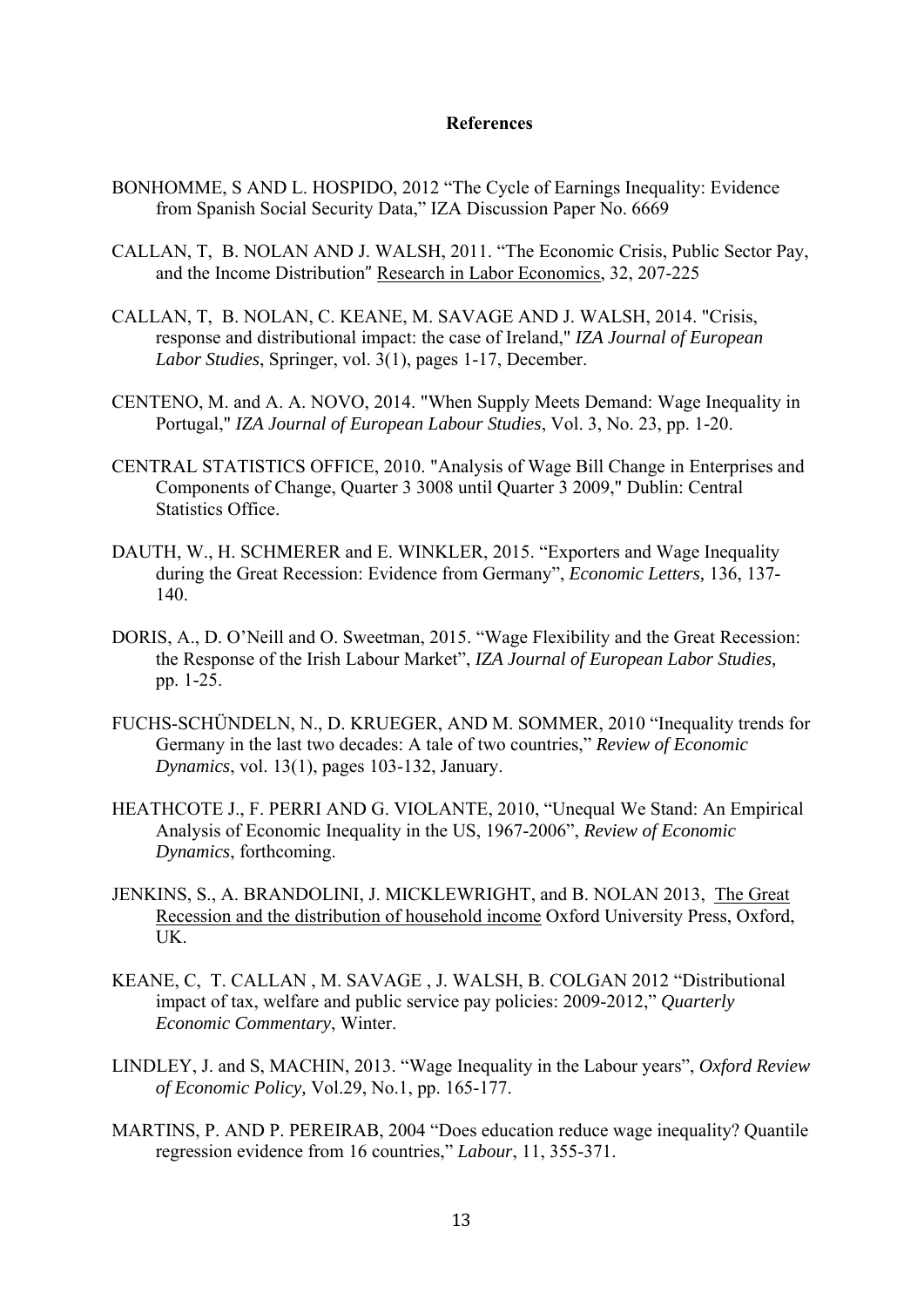- MACHADO, J. and J. MATA, 2005. "Counterfactual Decomposition of Changes in Wage Distributions Using Quantile Regressions," *Journal of Applied Econometrics,* Vol. 20, pp. 445-465.
- MELLY, B. 2006. "Estimation of Counterfactual Distributions using Quantile Regressions," University of St. Gallen. http://www.sgvs.ire.eco.unisi.ch/papers/Melly\_SGVS06.pdf
- MEYER, B,. and J. SULLIVAN. 2013. "Consumption and Income Inequality and the Great Recession." *American Economic Review*, 103(3): 178-83.
- NEWELL, A. and M. W. SOCHA, 2007. "The Polish Wage Inequality Explosion," *Economics of Transition*, Vol. 15, pp. 733-58.
- SOLON, G., R. BARSKY, and J. A. PARKER (1994): "Measuring the Cyclicality of Real Wages: How Important Is Composition Bias?," *The Quarterly Journal of Economics*, 109, 1-25.
- VOITCHOVSKY, S., B. MAITRE, B. and B. NOLAN, 2012. "Wage Inequality in Ireland's "Celtic Tiger" Boom," *The Economic and Social Review*, Vol. 43, No. 1, pp. 99-133.
- WALSH, K. 2012. "Wage Bill Change in Ireland During Recession-How Have Employers Reacted to the Downturn," *Journal of the Statistical and Social Inquiry Society of Ireland*, Vol. XLI, pp. 39-70.
- WHELAN, K. 2013. "Ireland's Economic Crisis The Good, the Bad and the Ugly", UCD Centre of Research, Working Paper No. WP13/06, Dublin.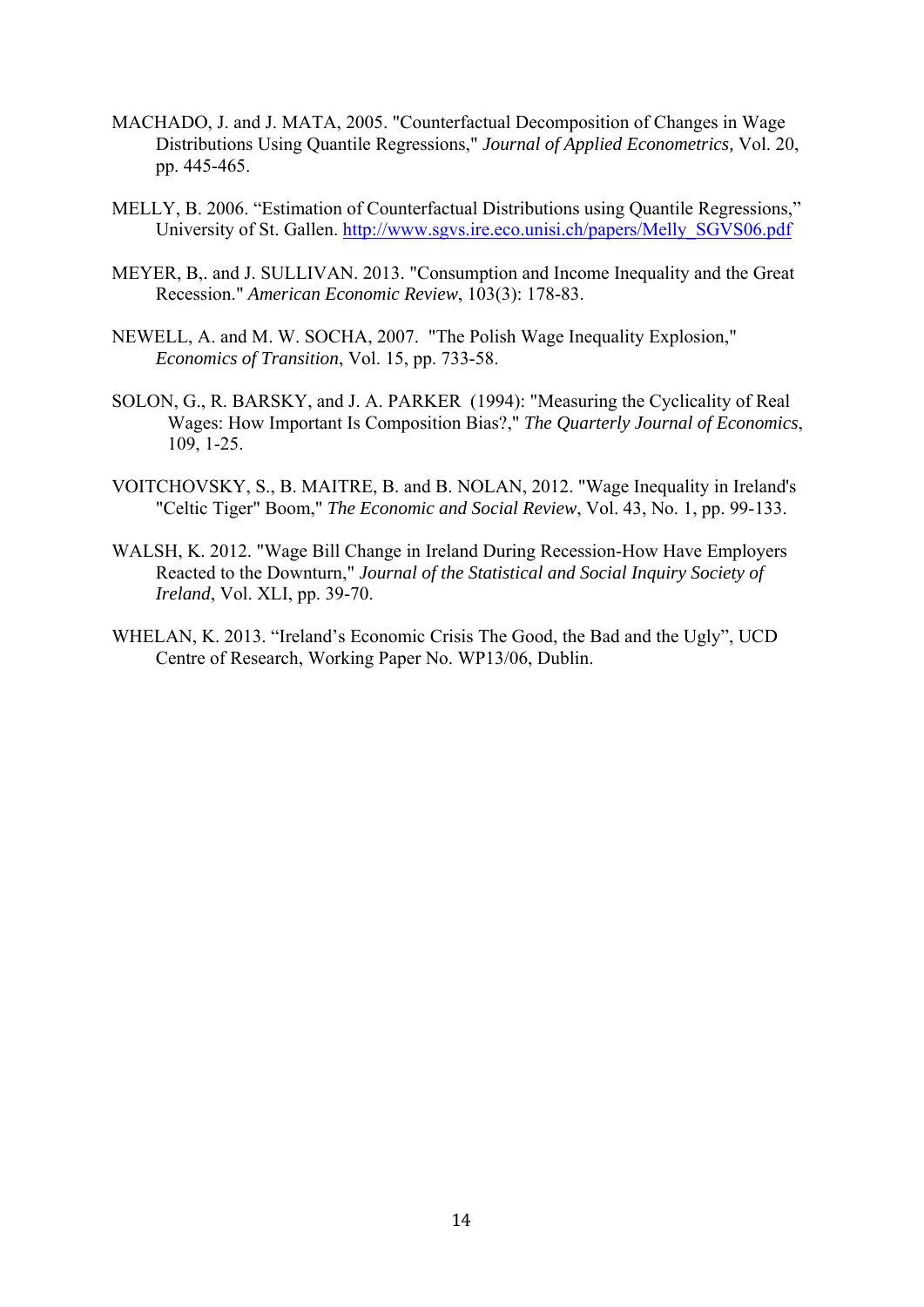

Figure 1: Distribution of Hourly Earnings, 2004-2013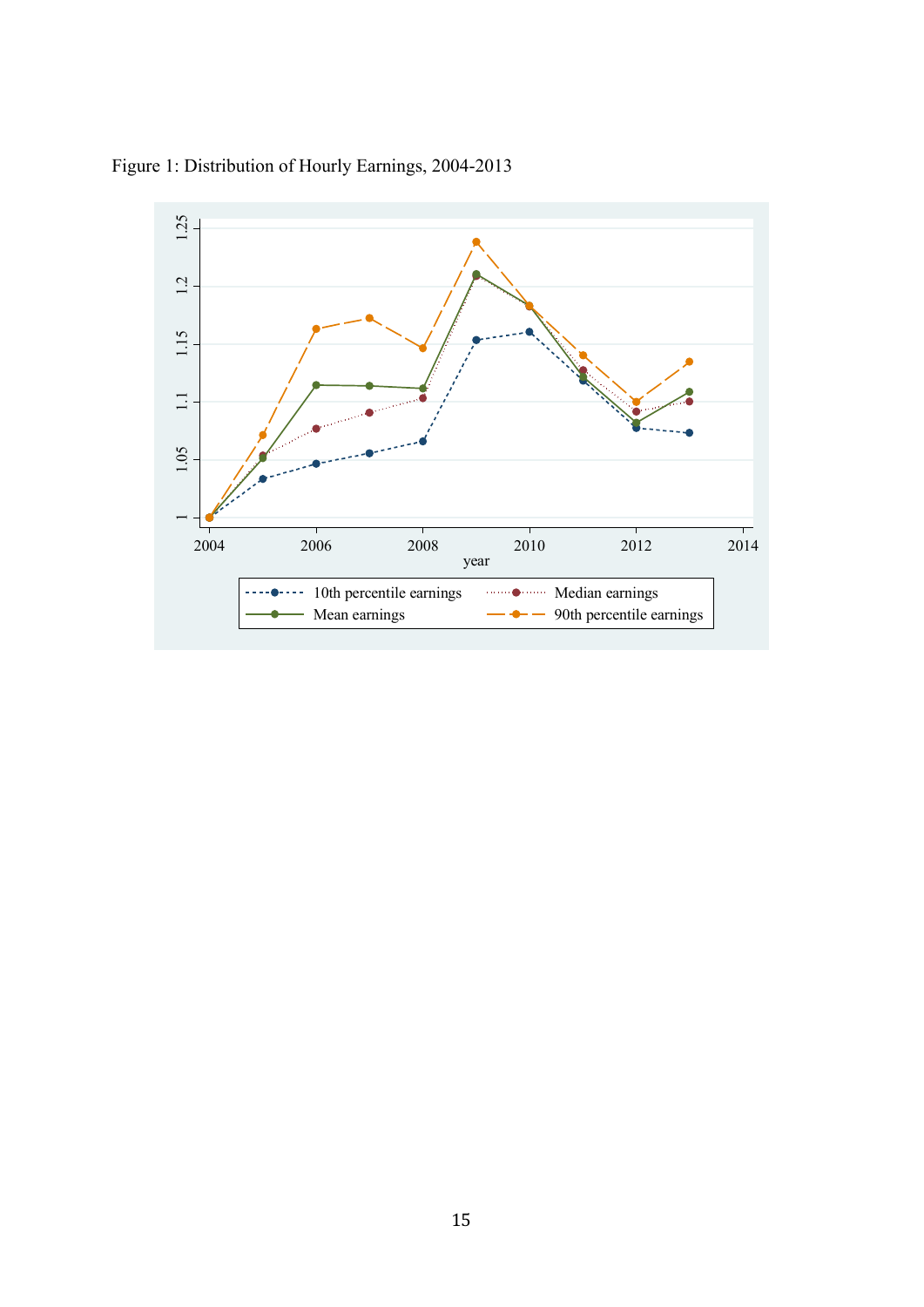Figure 2: Decomposition of Earnings Change, 2004-2007



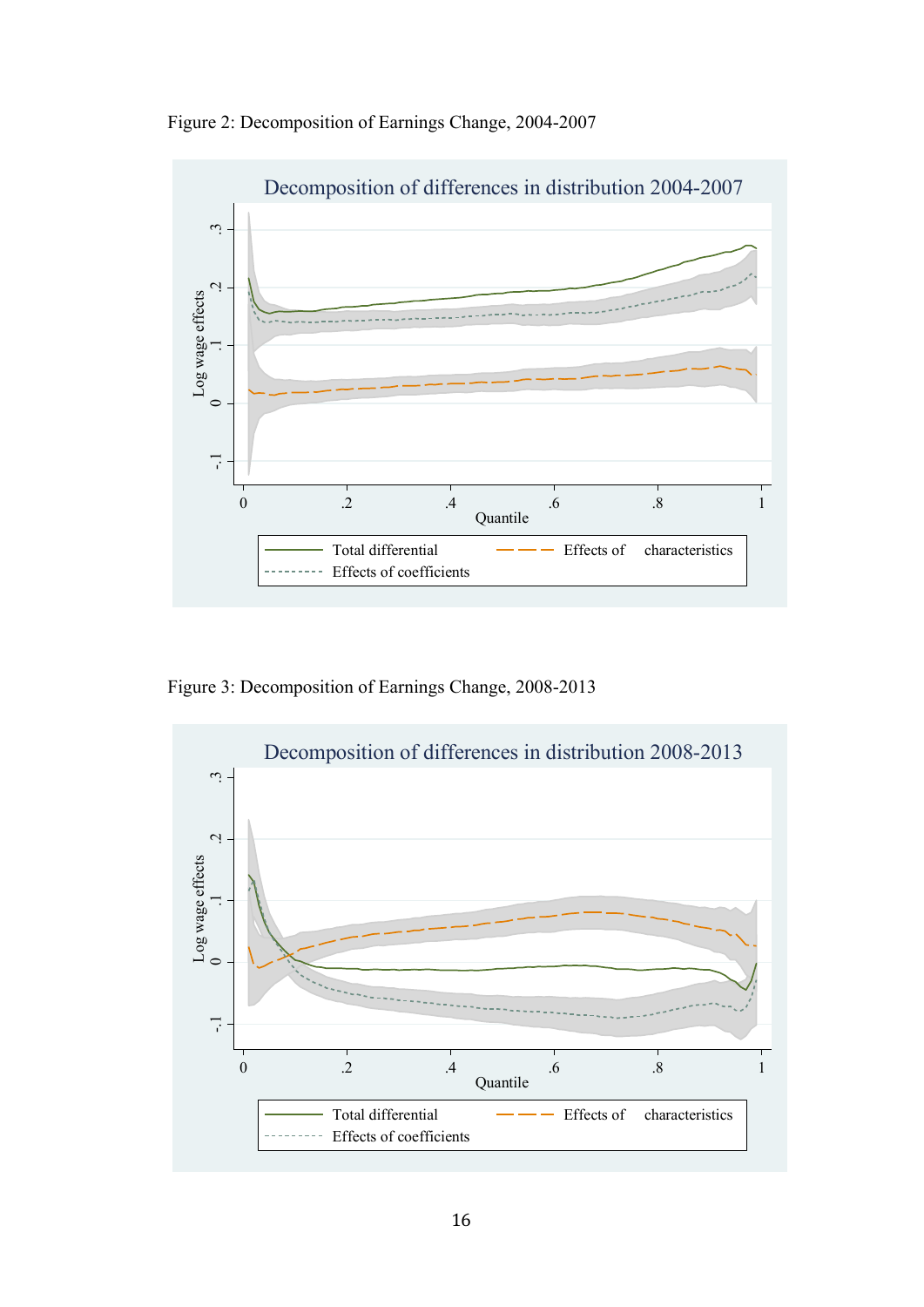|      | <b>GDP</b> Growth<br>(annual %) | Unemployment<br>Rate, $\frac{6}{6}$ of<br>total labour<br>force) |
|------|---------------------------------|------------------------------------------------------------------|
| 2004 | 4.6                             | 4.5                                                              |
| 2005 | 5.7                             | 4.4                                                              |
| 2006 | 5.5                             | 4.5                                                              |
| 2007 | 4.9                             | 4.7                                                              |
| 2008 | $-26$                           | 6.4                                                              |
| 2009 | $-6.4$                          | 12.0                                                             |
| 2010 | $-0.3$                          | 13.8                                                             |
| 2011 | 2.8                             | 14.6                                                             |
| 2012 | $-0.3$                          | 14.7                                                             |
| 2013 | 0.2                             | 13.1                                                             |

Table 1: Trends in Growth, Employment and Unemployment Rates, Ireland 2004-2013

Table 2: Hourly Earnings, 2004-2013 (2010 Prices)

| Year | <b>Bottom</b><br><b>Decile</b> | <b>Bottom</b><br>Ouartile | Median   | <b>Top</b><br>Quartile | <b>Top</b><br><b>Decile</b> | Mean     | Top Decile/<br><b>Bottom</b><br><b>Decile</b> |  |
|------|--------------------------------|---------------------------|----------|------------------------|-----------------------------|----------|-----------------------------------------------|--|
| 2004 | 8.259912                       | 10.63532                  | 14.47916 | 21.04023               | 30.07834                    | 17.37411 | 3.641484                                      |  |
| 2005 | 8.537887                       | 10.99593                  | 15.25681 | 22.35601               | 32.23341                    | 18.26746 | 3.775338                                      |  |
| 2006 | 8.644979                       | 11.24125                  | 15.5953  | 23.55158               | 34.98976                    | 19.36635 | 4.047409                                      |  |
| 2007 | 8.72093                        | 11.15578                  | 15.79467 | 23.64899               | 35.26572                    | 19.35321 | 4.043803                                      |  |
| 2008 | 8.805509                       | 11.14211                  | 15.97646 | 23.79444               | 34.48368                    | 19.31628 | 3.916149                                      |  |
| 2009 | 9.528585                       | 12.18324                  | 17.50592 | 26.17764               | 37.25129                    | 21.03208 | 3.909425                                      |  |
| 2010 | 9.586276                       | 12.11913                  | 17.12094 | 25.37788               | 35.58842                    | 20.5561  | 3.712434                                      |  |
| 2011 | 9.239918                       | 11.29529                  | 16.3252  | 24.11422               | 34.30154                    | 19.48756 | 3.712321                                      |  |
| 2012 | 8.900903                       | 10.75446                  | 15.81015 | 23.17511               | 33.09432                    | 18.79892 | 3.718086                                      |  |
| 2013 | 8.865866                       | 11.03071                  | 15.93371 | 23.50732               | 34.13185                    | 19.26495 | 3.849805                                      |  |
|      |                                |                           |          |                        |                             |          |                                               |  |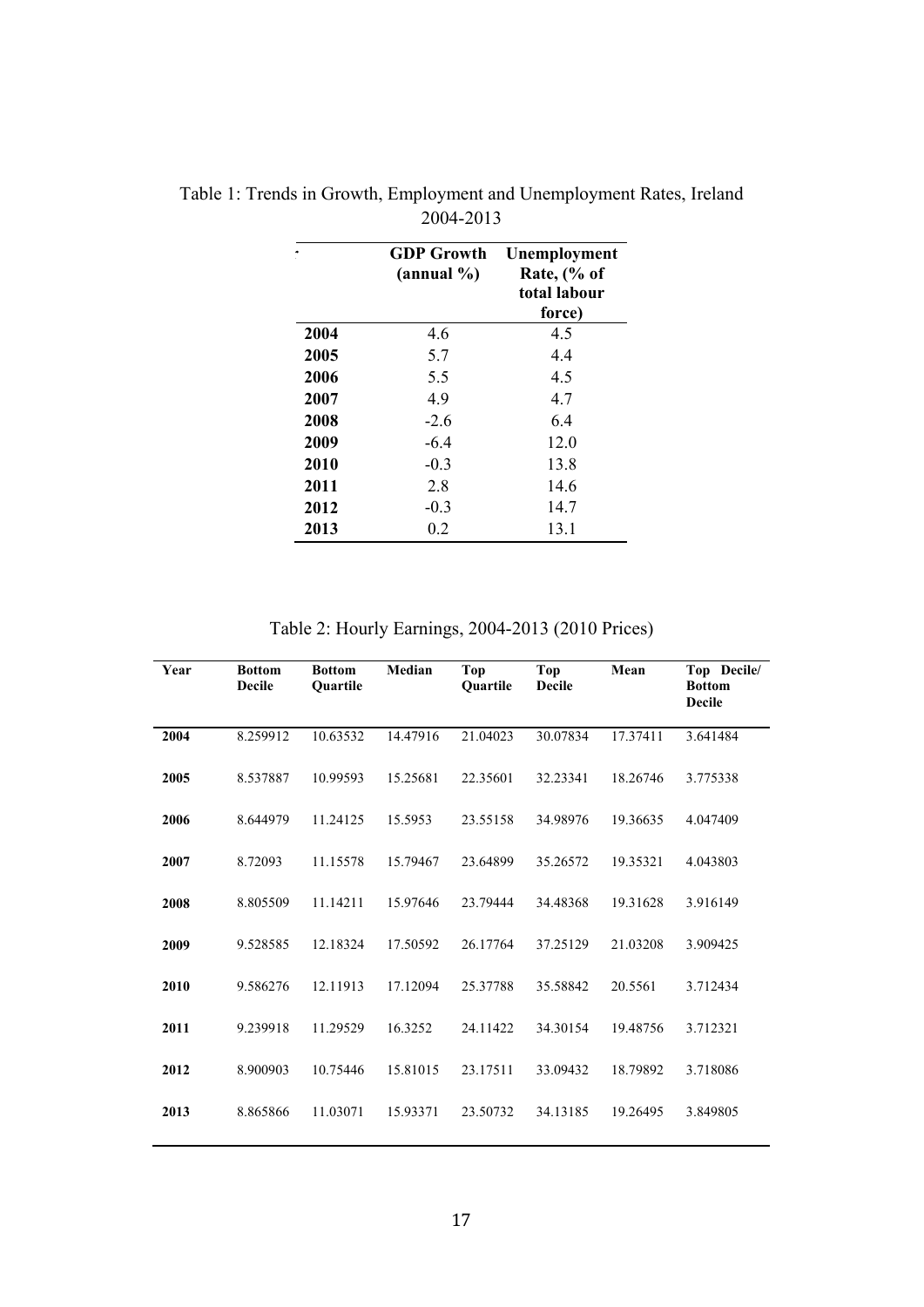|      | Primary  | Lower<br><b>Secondary</b> | Upper<br>Secondary | Post<br>Leaving<br>Cert | <b>Third</b><br>Level | N    |
|------|----------|---------------------------|--------------------|-------------------------|-----------------------|------|
| 2004 | .1176316 | .1917736                  | .2727273           | .0956248                | .3219806              | 3817 |
| 2005 | .1259551 | .1843727                  | .2615233           | .0971161                | .3310328              | 4057 |
| 2006 | .1155872 | .1769352                  | .2469721           | .102159                 | .3583465              | 3798 |
| 2007 | .1126721 | .1761731                  | .2466985           | .0921607                | 3722956               | 3559 |
| 2008 | .1122289 | .1703867                  | .2420622           | .0965105                | .3788117              | 3181 |
| 2009 | .0837406 | .1407625                  | .2411209           | .0922124                | .4320626              | 3069 |
| 2010 | .0831409 | .1285604                  | .2317167           | .0769823                | .4568899              | 2598 |
| 2011 | .0664308 | .1175314                  | .2118711           | .0699686                | .5141509              | 2544 |
| 2012 | .0616147 | .1147309                  | .2248584           | .0669263                | .5102691              | 2824 |
| 2013 | .0496689 | .1069536                  | .2211921           | .0738411                | .5304636              | 3020 |

Table 3: Distribution of Education in the working population, 2004-2013 (%)

Table 4: Characteristics of the Workforce

|                      | 2004<br>P <sub>10</sub> | 2008<br><b>P10</b> | 2013<br><b>P10</b> | 2004<br><b>P90</b> | 2008<br><b>P90</b> | 2013<br><b>P90</b> | Mean<br>2004 | Mean<br>2008 | Mean<br>2013 |
|----------------------|-------------------------|--------------------|--------------------|--------------------|--------------------|--------------------|--------------|--------------|--------------|
| Male                 | .375                    | .376               | .371               | .570               | .547               | .543               | .510         | .488         | .473         |
| <b>Experience</b>    | 19.25                   | 20.57              | 19.44              | 25.28              | 26.74              | 24.34              | 21.66        | 24.03        | 21.82        |
| Primary              | .203                    | .172               | .086               | .011               | .028               | .003               | .118         | .112         | .050         |
| Lower<br>Secondary   | .302                    | .245               | .133               | .039               | .022               | .010               | .192         | .170         | .107         |
| Upper<br>Secondary   | .305                    | .320               | .265               | .110               | .085               | .066               | .273         | .242         | .221         |
| <b>PLC</b>           | .073                    | .088               | .123               | .042               | .035               | .003               | .096         | .097         | .073         |
| <b>Third Level</b>   | .117                    | .176               | .368               | .798               | .830               | .914               | .322         | .379         | .531         |
| Irish                | .919                    | .843               | .699               | .963               | .978               | .950               | .950         | .922         | .852         |
| Urban                | .630                    | .655               | .619               | .782               | .758               | .715               | .706         | .686         | .644         |
| <b>BMW</b><br>Region | .326                    | .276               | .275               | .131               | .123               | .166               | .205         | .198         | .244         |